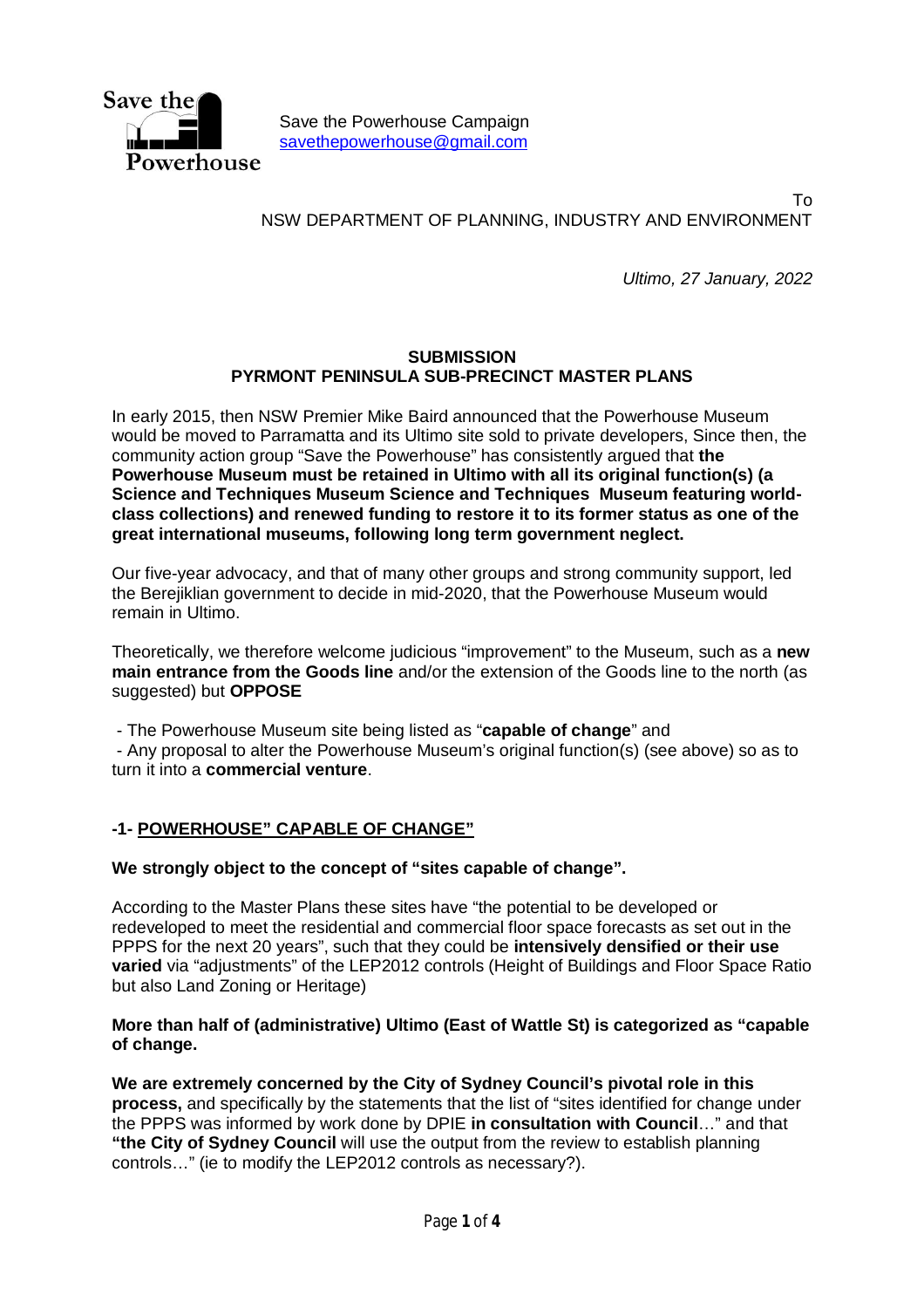

Classifying **the Powerhouse Museum** site as "capable of change" renews concerns that the non-heritage listed Harwood building (and other parts of the Museum) could be commercially re-developed.

We believe that an essential element of "restoring the museum to its former status, is **retaining the Harwood Building as the museum collections storage facility and backoffice** (exhibition preparation, collection maintenance and curation, etc…). although the construction of new facilities at Castle Hill casts doubt on this.

# **-2- POWERHOUSE ENVISAGED TRANSFORMATION**

We are further concerned by statements (Pyrmont Peninsula Infrastructure Delivery Plan p12&13) such as "the renewal of Powerhouse Ultimo will deliver dynamic retail, hospitality and outdoor activation opportunities ensuring a dynamic precinct throughout the day and night" and "the introduction of The Academy will accommodate up to 60 remote and regional NSW students to stay at the museum and immerse themselves in exhibitions and learning programs while having direct access to the creative industries within the precinct" or "a significant investment in the development of a creative industries precinct will deliver subsidised creative industry studio and workspaces resulting in a vibrant precinct that is an active contributor to the growing night-time economy..". These indicate that the Governmant plans to **transform Ultimo's internationally- respected Museum into a commercial venue.("Carriageworks style")**

Consequently and owing to lack of details, we cannot (yet) support options C4 (new production space for creative art) or C6 (improve community access to MAAS auditorium and theatre) which could pave the way for commercial ventures in the Harwood building and other parts of the Museum (see above).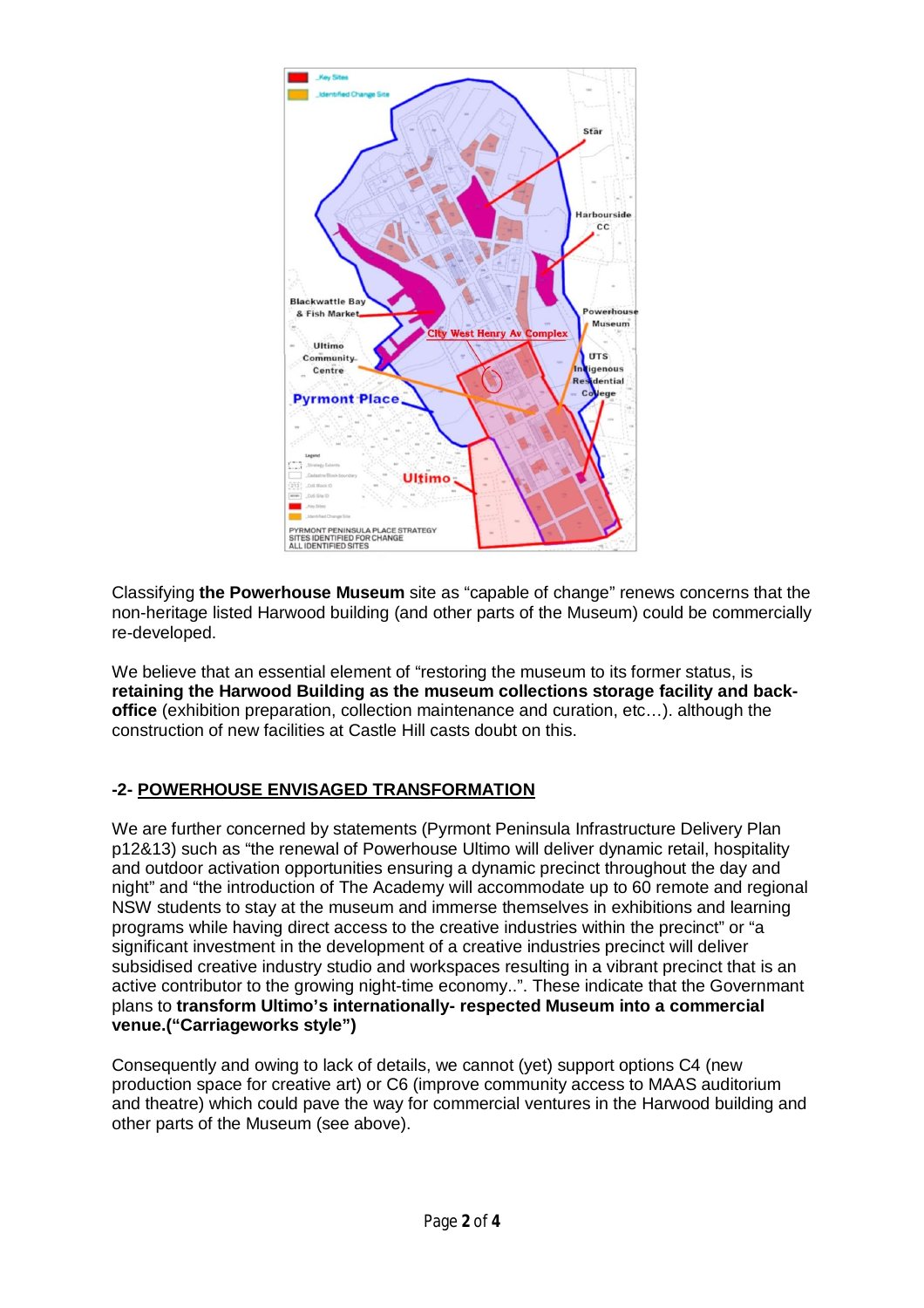# **-3- COMMUNTY CONSULTATION**

### Powerhouse Museum

Since It began in 2015, the entire "Powerhouse" (Ultimo, Parramatta and Castle Hill) "Project" has been marred by the absence of meaningful public consultation.

**We are particularly troubled that, since the announcement eighteen months ago that the Powerhouse Museum in Ultimo would be retained and that \$480-\$500 million would be allocated for its "renewal", there has been no indication of HOW the Museum is to be "renewed".**

### Pyrmont Peninsula place Strategy (PPPS)

Since the beginning of the "Pyrmont Peninsula Place" process, .community consultation has been woefully inadequate.

Above all, the State Design Review Panels (SDRP) sessions (Pyrmont Peninsula Place Strategy Implementation – p14) made a mockery of community consultation since community representatives present, whose main objective is to consult with, and inform, their respective communities, were **subjected to a confidentiality agreement**.

**Many of the Strategy shortcomings result directly from the inadequate and biased community consultation process**.

### **-4- GOODSLINE EXTENSION TO THE NORTH**

More positively, we **strongly support** the extension of the popular Goods line to the north, parallel to the Powerhouse Museum, under Pier St and along Pyrmont St.

We recognise that it will be necessary to construct a **deck above the LR1 light rail tracks beside the Powerhouse** since there is no space between the Museum itself and the tracks.